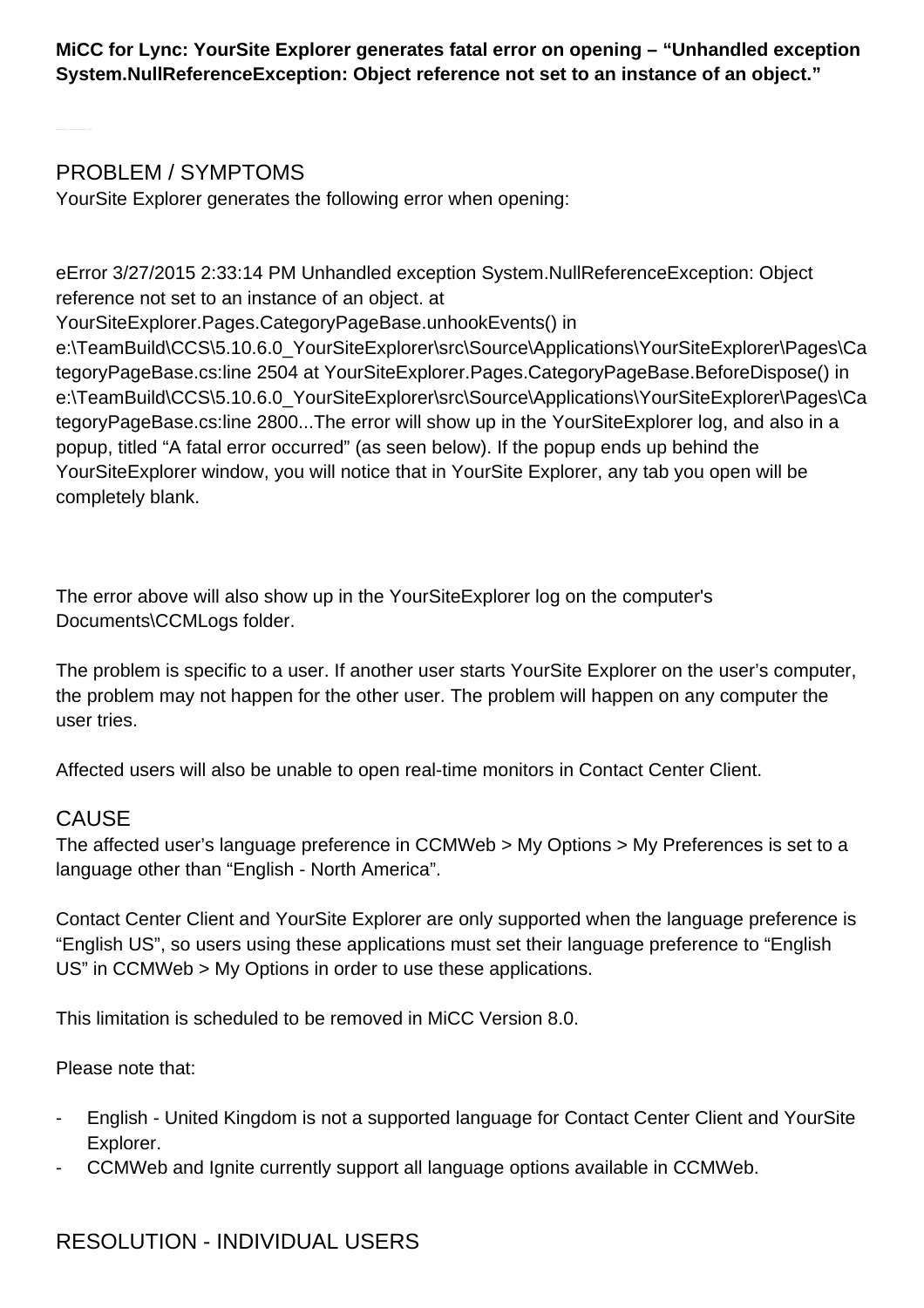The steps below will resolve the issue for an individual user. (See below for steps to resolve the problem for all users.)

1. Log into CCMWeb as the affected user ( http://serverIP/ccmweb)

2. From the menu bar at the top, go to My options > My preferences

3. Set the language preference to "English (US)". Save.

(Steps to fix YSE on PCs where the user has experienced the problem with YSE already.) 4. Close all instances of YourSite Explorer (and Contact Center Client, if it's open) on the affected users' PC.

5. Open Windows Explorer / Computer, and type the following into the address bar: %appdata%

6. Delete YSEAppProfile.xml (This will not affect real-time or data collection in any way.)

7. If the customer uses YSE on the CCM server itself, please also have them log into the CCM server and delete the YSEAppProfile.xml under %appdata% there, as well. (Otherwise, they will encounter a different error the next time they attempt to load YSE on the CCM server.)

RESOLUTION - ALL USERSThe steps below will allow you to set all users' language setting to English – North America. Please note that individual users who have experienced the problem already will still need to do steps 4-7, above.

1. Open SQL Management Studio (to find it, go to the Start menu and search "Management Studio").

2. Ensure that you are connected to the instance with the CCMData database (it will be visible in the left pane when you expand the instance name).

3. At the top, click "New Query", and then paste in the following:

## use ccmdata

select \* from tblconfig\_attributes\_user\_preferences where fklanguage != '1' This script says "Reference the CCMData database. Look in the table "tblconfig\_attributes\_user\_preferences", and, look for items where the value of "fklanguage" (which is the language preference setting) is not 1 (which is the value for English - North America). 4. At the top, click "Execute".

If you get no results, there are no users who have set a language other than English - North America.

If you get results, create and execute this query to set everyone's language to English - North America: